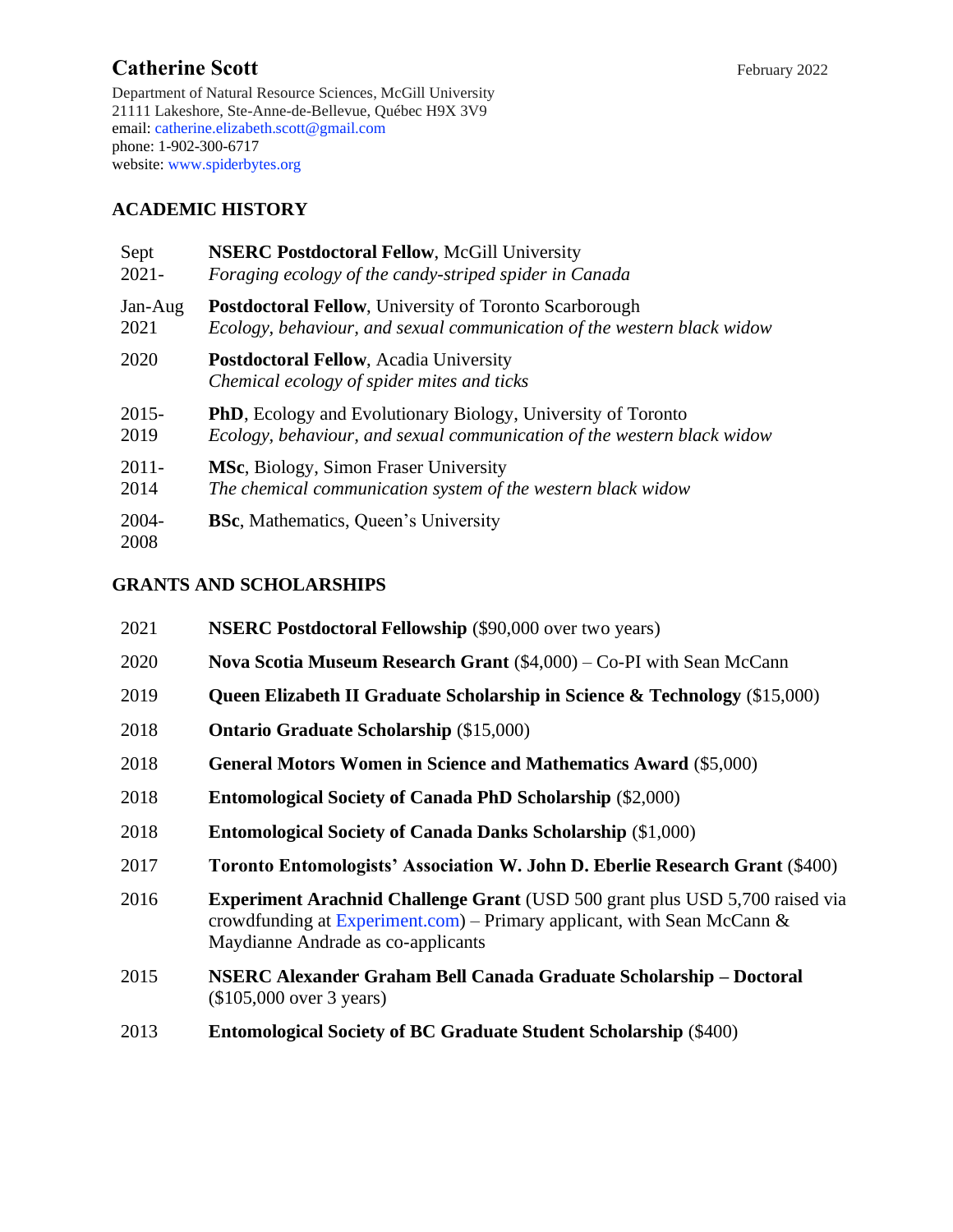| 2011- | <b>SFU Graduate Fellowships</b> (3 awards of \$6,250 each) |
|-------|------------------------------------------------------------|
|-------|------------------------------------------------------------|

2013

2007 **Norman Miller Fellowship in Mathematics Education** (\$1,000)

## **OTHER AWARDS**

- 2018 International Society for Behavioural Ecology Travel Award (\$600)
- 2016 International Congress of Arachnology: Best student poster in Ecology and Behaviour (\$200)
- 2016 American Arachnological Society Student Travel Grant (\$550)
- 2013 Entomological Society of Canada: President's Prize for best student talk in Behaviour and Biological Control (\$150)

## **PEER-REVIEWED PUBLICATIONS**

\*indicates undergraduate mentee; † indicates authors contributed equally

- 19. Mammola S, Malumbres-Olarte J, Arabesky V, Barrales-Alcalá D, Barrion-Dupo A, Benamú M, Bird T, Bogolomova M, Cardoso P, Chatzaki M, Cheng R, Chu T, Classen-Rodríguez L, Čupić I, Dhiya'ulhaq N, Drapeau Picard A, El-Hennawy H, Elverici M, Fukushima C, Ganem Z, Gavish-Regev E, Gonnye N, Hacala A, Haddad C, Hesselberg T, Ho T, Into T, Isaia M, Jayaraman D, Karuaera N, Khalap R, Khalap K, Kim D, Korhonen T, Kralj-Fišer S, Land H, Lin S, Loboda S, Lowe E, Lubin Y, Martínez A, Mbo Z, Miličić M, Kioko G, Nanni V, Norma-Rashid Y, Nwankwo D, Painting C, Pang A, Pantini P, Pavlek M, Pearce R, Petcharad B, Petillon J, Raberahona O, Saarinen J, Segura-Hernández L, Sentenská L, Uhl G, Walker L, Warui C, Wiśniewski K, Zamani A, †**Scott C**, †Chuang A. (*In Press*) An expertcurated global database of online newspaper articles on spiders and spider bites. *Scientific Data* Manuscript number: SDATA-21-00868B
- 18. Sentenská L, **Scott CE**, Mouginot P, Andrade MCBA (*In Press*). Risky business: Males choose more receptive adults over safer subadults in a cannibalistic spider. *Behavioural Ecology* Manuscript number: BEHECO-2021-0436.
- 17. \*Bowen-Maclean GR, **Scott CE**, Hillier NK (2021). Two-spotted spider mites respond to chemical cues associated with conspecifics' silk when choosing a microhabitat. *Journal of Insect Behavior* 34: 271-279. doi: [10.1007/s10905-021-09787-9](https://doi.org/10.1007/s10905-021-09787-9)
- 16. Lowe EJ, Wolff J, Aceves-Aparicio A, Birkhofer K, Veiga Branco V, Cardoso P, Chichorro, F, Fukushima C, Goncalves-Sousa T, Haddad C, Isaia M, Krehenwinkel H, Lynn Audisio T, Macias Hernandez N, Malumbres-Olarte J, Mammola S, McLean DJ, Michalko R, Nentwig W, Pekar S, Petillon J, Privet K, **Scott CE**, Uhl G, Urbano Tenorio F, Wong BH, and Herberstein ME. (2020) Towards establishment of a centralized spider traits database. *Journal of Arachnology* 48: 2:103-109. doi: [10.1636/0161-8202-48.2.103](https://doi.org/10.1636/0161-8202-48.2.103)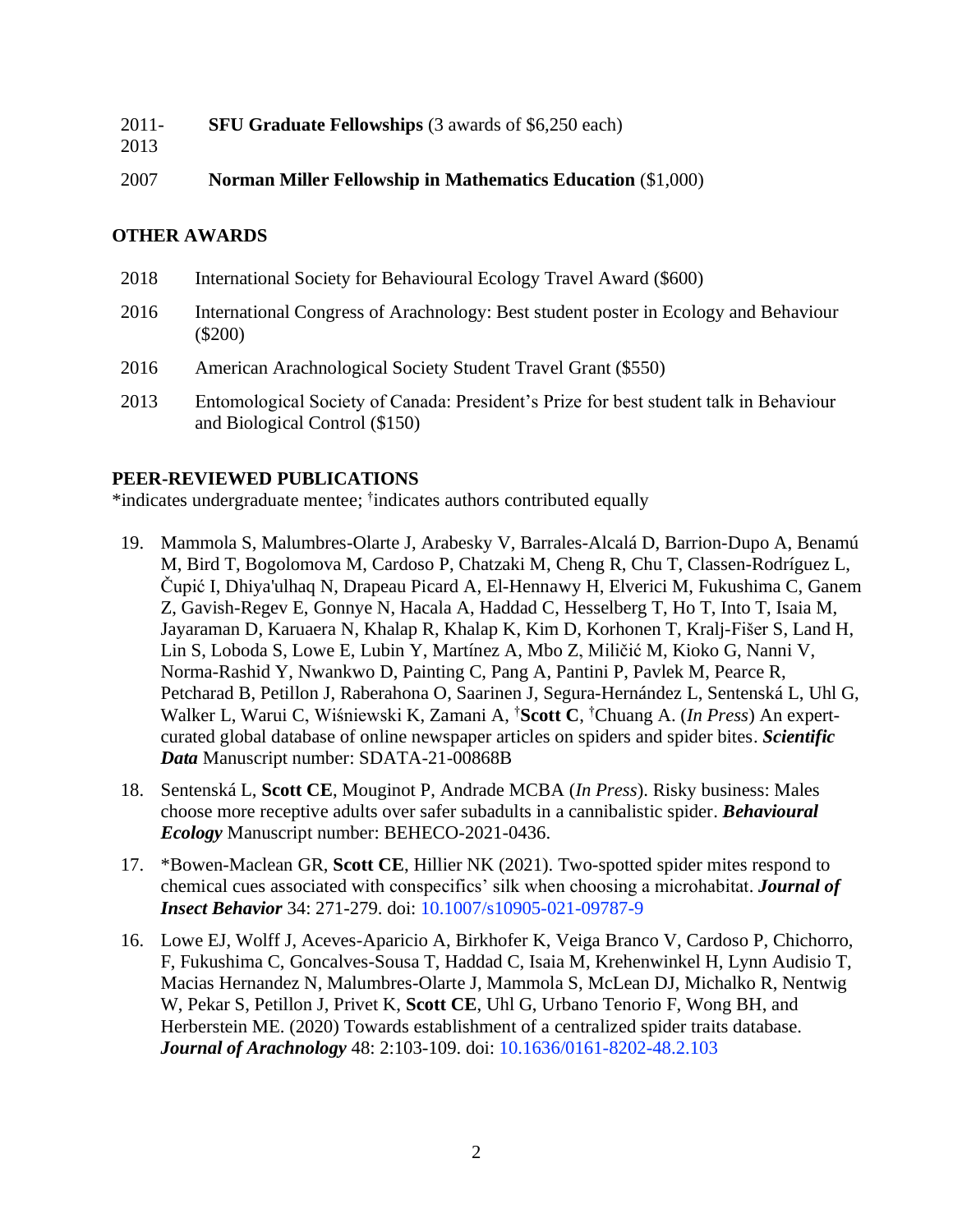- 15. Faraone N, Light M, **Scott C**, MacPherson S, Hillier NK. (2020) Chemosensory and behavioural responses of *Ixodes scapularis* to natural products: role of chemosensory organs in volatile detection. *Insects* 11: 502. doi[:10.3390/insects11080502](https://doi.org/10.3390/insects11080502)
- 14. **Scott C**, McCann M, Andrade MCB. (2020) Black widows as plastic wallflowers: female choosiness increases with indicators of high mate availability in a natural population. *Scientific Reports* 10: 8981. doi[:10.1038/s41598-020-65985-z](https://doi.org/10.1038/s41598-020-65985-z)
- 13. **Scott C**, McCann S, Andrade MCB. (2019) Male black widows parasitize mate-searching effort of rivals to find females faster. *Proceedings of the Royal Society B* 286: 20191470 doi[:10.1098/rspb.2019.1470](https://doi.org/10.1098/rspb.2019.1470)
- 12. **Scott C**, Anderson A, Andrade MCB. (2018) A review of the mechanisms and functional roles of male silk use in spider courtship and mating. *Journal of Arachnology* 46(2): 173- 206. doi: [10.1636/JoA-S-17-093.1](https://doi.org/10.1636/JoA-S-17-093.1)
- 11. Rosario K, Mettel KA, Benner BE, Johnson R, **Scott C**, Yusseff-Vanegas SZ, Baker CCM, Cassill DL, Storer C, Varsani A, Breitbart M. (2018) Virus discovery in all three major lineages of terrestrial arthropods highlights the diversity of single stranded DNA viruses associated with invertebrates. *PeerJ* doi[:10.7717/peerj.5761](https://peerj.com/articles/5761/)
- 10. **Scott C**, \*Gerak C, McCann S, Gries G. (2017) The role of silk in courtship and chemical communication of the false widow spider, *Steatoda grossa* (Araneae: Theridiidae) *Journal of Ethology* 36(2): 191-197. doi[:10.1007/s10164-017-0539-3](https://link.springer.com/article/10.1007/s10164-017-0539-3)
- 9. Vibert S, Salomon M, **Scott C**, Blackburn GS, Gries G. (2017) Life-history data for the funnel weavers *Eratigena agrestis* and *Eratigena atrica* (Araneae: Agelenidae) in the Pacific Northwest of North America. *The Canadian Entomologist* 149(3): 345-356. doi[:10.4039/tce.2016.73](http://dx.doi.org/10.4039/tce.2016.73)
- 8. Vibert S, **Scott C**, Gries G. (2016) Vibration transmission through sheet webs of hobo spiders (*Eratigena agrestis*) and tangle webs of western black widow spiders (*Latrodectus hesperus*). *Journal of Comparative Physiology A* 202(11): 749–758*.* doi[:10.1007/s00359-](http://link.springer.com/article/10.1007/s00359-016-1113-0) [016-1113-0](http://link.springer.com/article/10.1007/s00359-016-1113-0)
- 7. **Scott C**, \*Kirk D, McCann S, Gries G. (2015) Web reduction by male black widows renders pheromone-emitting females' webs less attractive to rivals. *Animal Behaviour* 107: 71-78. doi[:10.1016/j.anbehav.2015.06.009](http://www.sciencedirect.com/science/article/pii/S0003347215002262)
- 6. **Scott C**, McCann S, Gries R, Khaskin G, Gries G. (2015) *N*-3-Methylbutyryl-*O*methylpropanoyl-*L*-serine methyl ester – pheromone component of western black widow females. *Journal of Chemical Ecology* 41(5): 465-472. doi[:10.1007/s10886-015-0582-x](http://link.springer.com/article/10.1007/s10886-015-0582-xg=AOvVaw2Ld6eaPyjaBLchNjp-hqrN)
- 5. McCann S, **Scott C**, Moeri O, Jones T, O'Donnell S, Gries G. (2015) Red-throated Caracara, a falconid raptor, rivals predatory impact of army ants on social wasps. *Insectes Sociaux* 62(1): 101-108. doi[:10.1007/s00040-014-0384-0](http://link.springer.com/article/10.1007/s00040-014-0384-0)
- 4. McCann S, Moeri O, Ibarra Jiminez S, **Scott C**, Gries G. (2015) Developing a paired-target apparatus for quantitative testing of nest defense behavior by vespine wasps in response to con- or heterospecific nest defense pheromones. *Journal of Hymenoptera Research* 46: 151- 163. doi[:10.3897/JHR.46.6585](http://jhr.pensoft.net/articles.php?id=6585)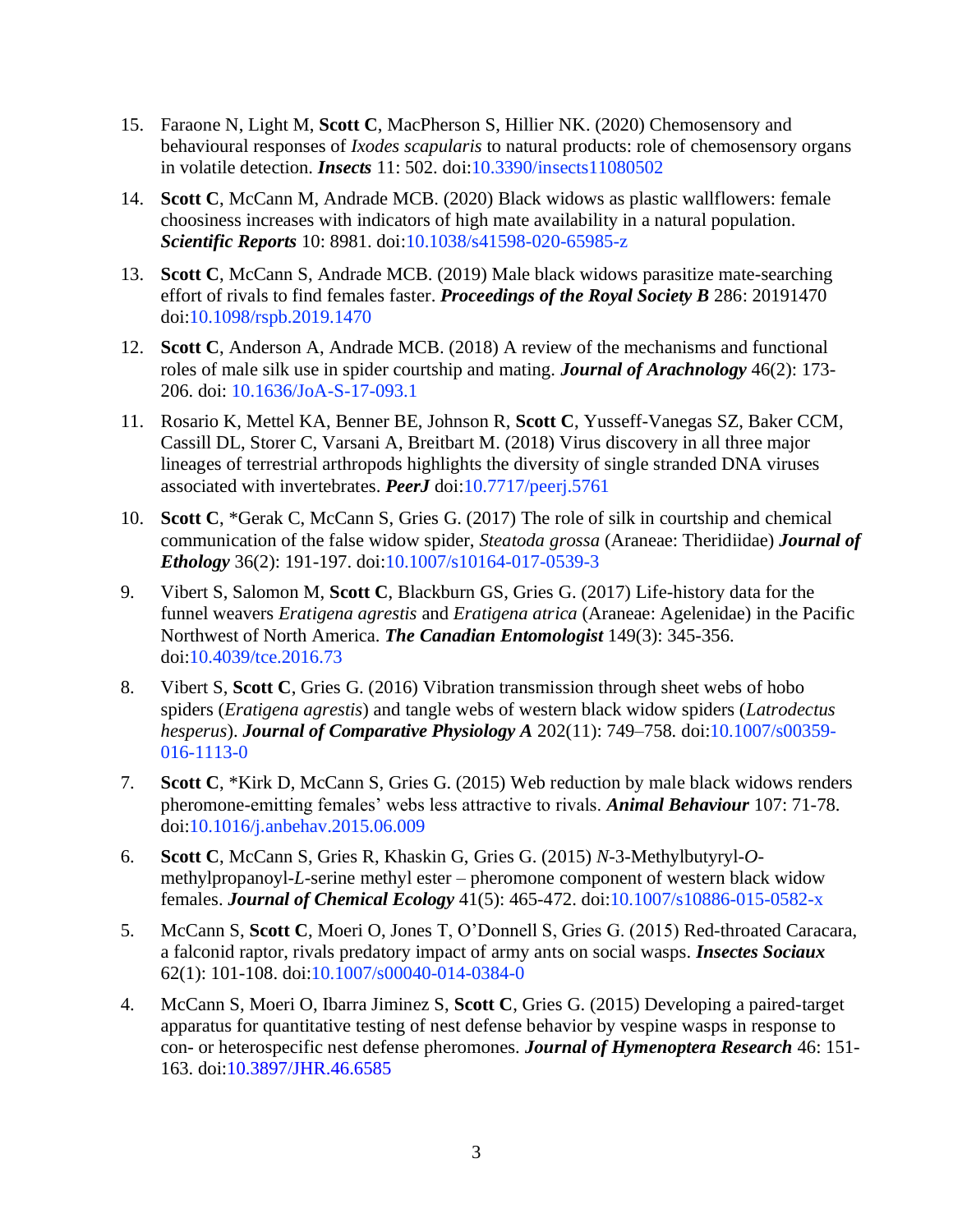- 3. Vibert S, **Scott C**, Gries G. (2014) A meal or a male: the 'whispers' of black widow males do not trigger a predatory response in females. *Frontiers in Zoology* 11(1): 4. doi[:10.1186/1742-](https://doi.org/doi:10.1186/1742-9994-11-4) [9994-11-4](https://doi.org/doi:10.1186/1742-9994-11-4)
- 2. McCann S, Moeri O, Jones T, **Scott C**, Gries R, Khaskin G, O'Donnell S, Gries G. (2013) Strike fast, strike hard: the Red-throated Caracara exploits absconding behavior of social wasps during nest predation. *PLOS ONE* 8(12): e84114. doi[:0.1371/journal.pone.0084114](http://www.plosone.org/article/info%3Adoi%2F10.1371%2Fjournal.pone.0084114)
- 1. **Scott C**, Vibert S, Gries G. (2012) Evidence that web reduction by western black widow males functions in sexual communication. *The Canadian Entomologist* 144(5): 672-678. doi[:10.4039/tce.2012.56](http://dx.doi.org/10.4039/tce.2012.56)

# **OTHER PUBLICATIONS**

- 2. **Scott C.** (2020) The great black widow race: how males use the silk road to find females faster. *Bulletin of the Entomological Society of Canada* 52(2): 98-103
- 1. **Scott C.** (2015) Western black widows: unraveling a web of attraction, courtship, manipulation, and rivalry. *Bulletin of the Entomological Society of Canada* 47(2): 46-48

## **SERVICE**

• **Reviewer** for the following journals:

Acta Ethologica, Agricultural and Forest Entomology, Animal Behaviour, Austral Entomology, Behavioral Ecology, Biological Journal of the Linnean Society, Biotropica, Biological Invasions, BMC Evolutionary Biology, Current Biology, Ethology, Ethology Ecology and Evolution, Functional Ecology, Graellsia, Journal of Agricultural and Food Chemistry, Journal of Arachnology, Journal of Animal Ecology, Journal of Ethology, Journal of Insect Behaviour, Journal of Thermal Biology, Naturwissenschaften, New Zealand Journal of Zoology, PeerJ, and Plos One.

- **Organizing Committee Member** for the 2021 Virtual Meeting of the American Arachnological Society
- **Symposium co-organizer** (with Valerie Fournier, Morgan Jackson, Veronique Martel, and Sabrina Rondeau): "Bridging community engagement, entomology, and research" at the joint meeting of the **Entomological Societies of Canada and Ontario** online (15 – 18 Nov. 2021).
- **Education and Outreach Committee member** (co-lead of the Community Science subcommittee) for the **American Arachnological Society** (2020 – present).
- **Entomological Society of Canada (ESC) Regional Director** representing the Acadian Entomological Society (2020 – 2021).
- **Member of the following ESC committees:** EDI, Student and Early Professional Affairs, Communications (2020 – present), and Nominations (2020).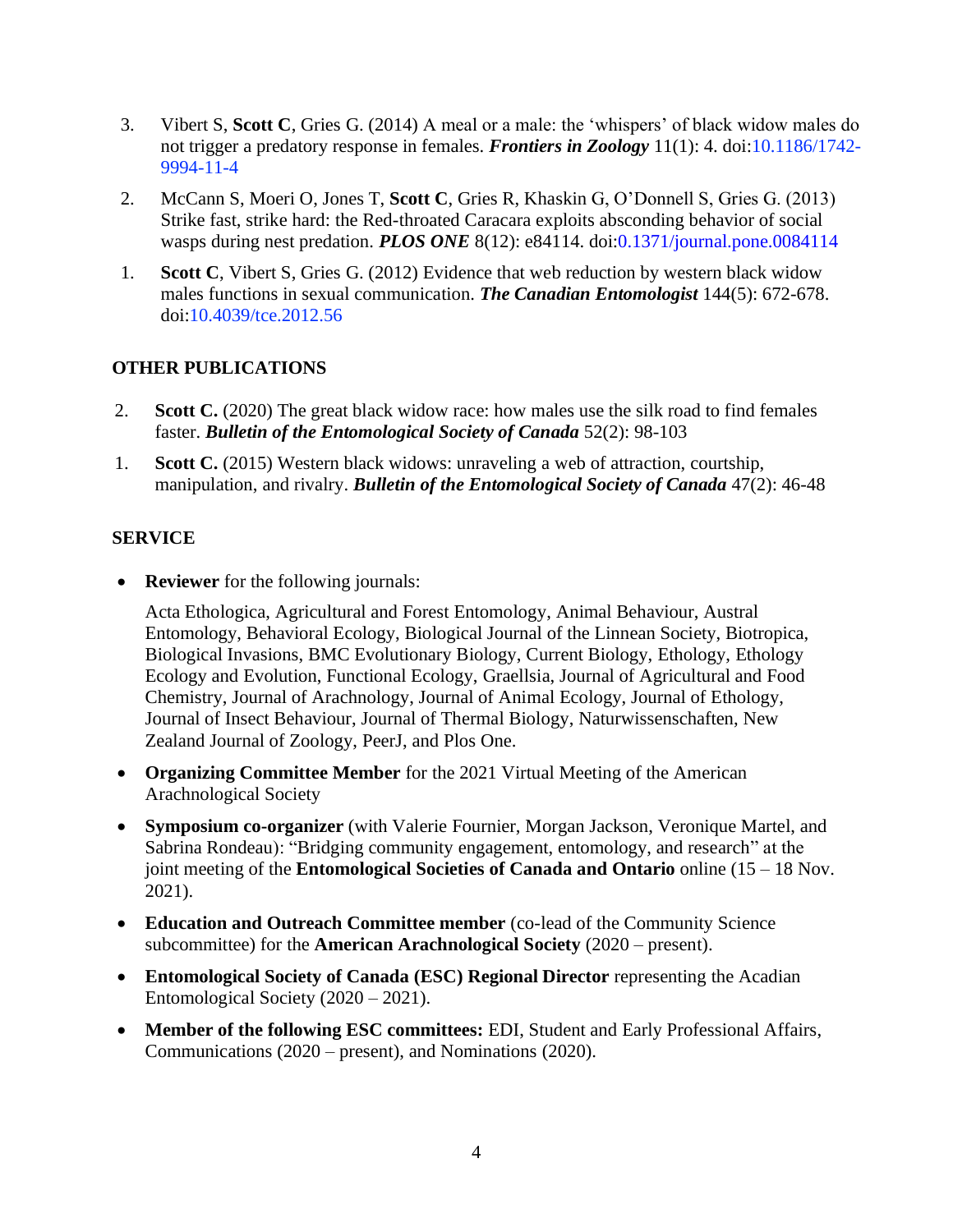- **Volunteer** at the membership booth for the **Entomological Society of Canada** at the joint meeting of the Entomological Society of Canada and the Canadian Society for Ecology and Evolution in Fredericton, NB  $(18 - 21 \text{ Aug. } 2019)$ .
- **Symposium co-organizer** (with Robb Bennett, Claudia Copley, and Heather Proctor): "Crossing Taxonomic Borders: Challenging Arachnological Traditions in North America" at the joint meeting of the **Entomological Societies of America, Canada, and British Columbia** in Vancouver BC  $(11 - 14$  Nov. 2018).
- **Volunteer** at the membership booths for the **Entomological Society of Canada** and the **Entomological Society of British Columbia** at the joint meeting of the Entomological Societies of America, Canada, and British Columbia in Vancouver BC (11 – 14 Nov. 2018).
- **Volunteer**: AV operator at the annual meeting of the **Animal Behaviour Society** in Toronto, ON (12 – 16 Jun. 2017).
- **Entomological Society of Ontario:**

**Student Representative** to the board (2016 – 2018) **Outreach Committee member** (2016 – 2018) **Scholarship Committee member** (2016 – 2018) **Bug Eye Photo Competition coordinator** (2018)

- **Vice-president** of Toronto chapter of **Sigma Xi** (2017 2020)
- **Student Representative** on the board of the Toronto chapter of **Sigma Xi** (2016 2017).
- **Volunteer**: Maintained the twitter account [\(@EntSocOnt\)](https://twitter.com/EntSocOnt) for the **Entomological Society of Ontario** (2015 – 2017).
- **Organizing committee member** for Ontario Ecology Ethology and Evolution Colloquium (OE3C) 2016 meeting at the University of Toronto.
- **Volunteer** moderator and AV operator at the Joint Annual Meeting of the **Entomological Societies of Canada and Quebec** in Montréal, QC (8 – 11 Nov. 2015).
- **Volunteer**: scanning and uploading back issues of the **Bulletin of the Entomological Society of Canada** to make them available and searchable online (2013).
- **Volunteer**: AV operator, Joint Annual Meeting of the **Entomological Societies of Canada and Alberta**, in Edmonton, AB  $(4 - 7$  Nov. 2012).
- SFU Biological Sciences Graduate Student Caucus Executive member:

**Teaching Support Staff Union Representative** (2012 – 2013) **Events Committee Officer** (2011 – 2012)

#### **PRESENTATIONS AT SCIENTIFIC MEETINGS**

2020 **\*Scott C,** \*McCann S. Arthropods affect everything: lessons from the smaller majority. Annual meeting of the Acadian Entomological Society, Online, 10 Aug. 2020. \**Invited Plenary talk (co-presented)*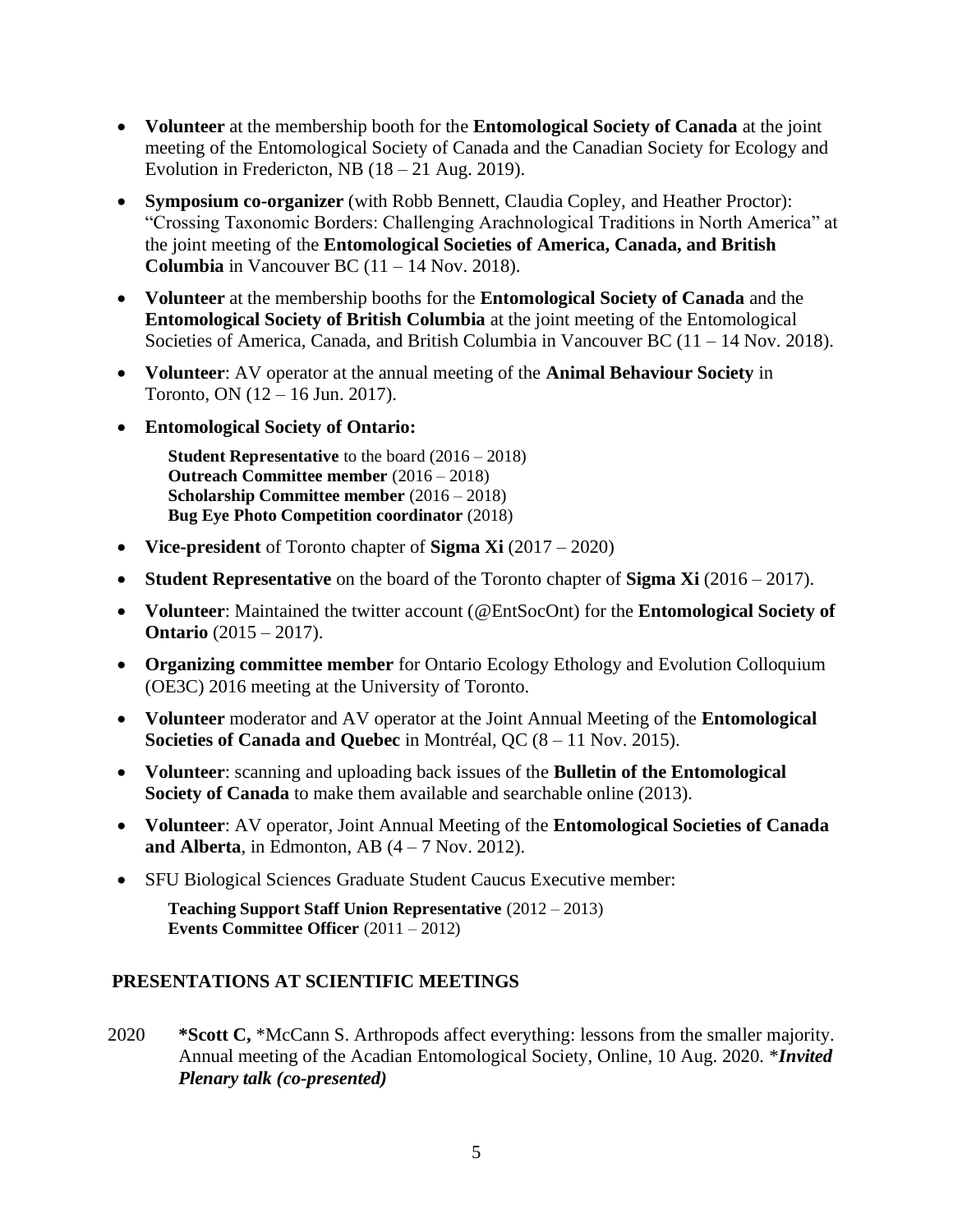- 2019 **\*Scott C**, McCann S & Andrade MCB. Sexual selection in western black widow spiders: the role of chemical signals and social information. (Talk) Joint meeting of the Entomological Society of Canada and the Canadian Society for Ecology and Evolution, 18- 21 Aug. 2019. \**Talk in the Graduate Student Showcase (inclusion by competition)*
- 2019 **\*Scott C**, Anderson A & Andrade MCB. Spider silk and sex: from mating threads to veils and gift-wrap. (Talk) XXI International Congress of Arachnology, Christchurch, New Zealand, 10-15 Feb. 2019. *\*Invited symposium talk: Sexual Strategies and Reproductive Morphology in Arachnids*
- 2019 \***Scott C**, Bertone M & Spicer-Rice E. Twitter as a tool for arachnological outreach: reflections on a year of @RecluseOrNot. (Talk) XXI International Congress of Arachnology, Christchurch, New Zealand, 10-15 Feb. 2019. *\*Invited symposium talk: Arachnological Outreach for Community Engagement, Conservation and Research*
- 2018 **Scott C**, McCann S & Andrade MCB. You take the high road and I'll take the silk road: male widow spiders follow draglines of rivals to find females faster. (Talk) Joint Annual Meeting of the Entomological Societies of America, Canada, and British Columbia, Vancouver, BC, 10-14 Nov. 2018.
- 2018 **Scott C**, McCann S & Andrade MCB. You take the high road and I'll take the silk road: scrambling male widow spiders find females faster by following silk trails of rivals. (Talk) 17th International Behavioral Ecology Congress, Minneapolis, MN, 11-16 Aug. 2018.
- 2018 **Scott C**, McCann S & Andrade MCB. The amazing race: how male black widows find females faster. (Talk) Toronto Entomologists' Association Student Symposium, Toronto, ON, 24 Mar. 2018.
- 2017 **Scott C**, McCann S & Andrade MCB. Finding females in a sensory storm: How do male western widows localize mates? (Talk) 54<sup>th</sup> Annual Conference of the Animal Behavior Society, Scarborough, ON, 12-16 Jun. 2017.
- 2016 **Scott C**, McCann S & Andrade MCB. The mating dynamics of western black widows: new insights from field observations. (Talk) Annual General meeting of the Entomological Society of Ontario, Sault Ste. Marie, ON, 19-21 Oct. 2018.
- 2016 \***Scott C**, Kirk D, McCann S & Gries G. Male black widows decrease competition via web reduction. (Poster) International Congress of Arachnology, Golden, CO, 2-9 Jul. 2015. *\*Prize for best student poster (Behaviour and Ecology)*
- 2016 **Scott C**, Kirk D, McCann S & Gries G. Web reduction behaviour in black widows: a story of attraction, courtship, manipulation, and rivalry. (Talk) Toronto Entomologists' Association Student Symposium, Toronto, ON, 19 Mar. 2016.
- 2015 **Scott C** & Gries G. Factors affecting web reduction behaviour, a mate-monopolization tactic of male western black widow spiders. (Talk) Annual Meeting of the Entomological Society of Canada and the Société d'entomologie du Québec, Montréal, QC, 8-11 Nov. 2015.
- 2015 **Scott C.** #NotABrownRecluse: adventures in (mis)identification of arthropods online, and why Twitter is an excellent tool for entomological outreach. (Talk) Annual Meeting of the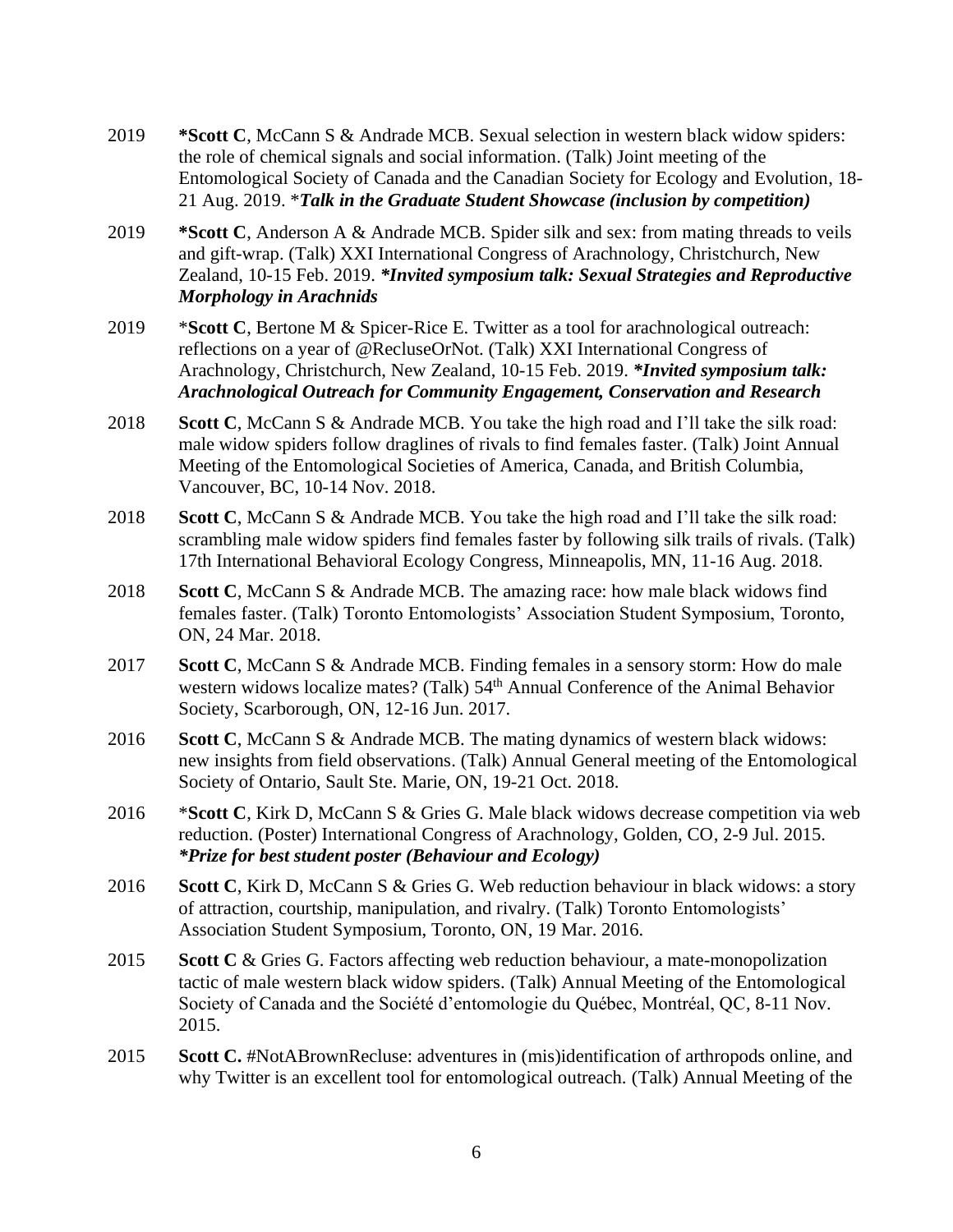Entomological Society of Ontario, Elgin, ON, 18-20 Sept. 2015.

- 2014 **\*Scott C.** The truth about spider bites: "Aggressive" spiders and the threat to public health. (Talk) Annual Meeting of the Entomological Society of British Columbia, Burnaby, BC, 28 Sept.-1 Oct. 2014. *\*Invited symposium talk: Arthropods affecting human health: fact and fiction*
- 2014 **\*Scott C**, Kirk D, McCann S & Gries G. Web reduction behaviour and the chemical communication system of the western black widow, *Latrodectus hesperus*. (Talk) Joint Annual Meeting of the Entomological Society of Saskatchewan and and Entomological Society of Canada, Saskatoon SK, 20-23 Oct. 2013. *\*Talk in the Graduate Student Showcase (inclusion by competition)*
- 2013 \***Scott C**, Kirk D, McCann S & Gries G. Web reduction behaviour in black widows: a story of attraction, courtship, manipulation, and rivalry. (Talk) Joint Annual Meeting of the Entomological Society of Ontario and the Entomological Society of Canada, Guelph ON, 4-7 Nov. 2012. *\*President's Prize for best student talk (Behaviour and Biological Control)*
- 2012 **Scott C**, Gries R, Khaskin G & Gries G. Identification of a silk-borne pheromone component of the western black widow *Latrodectus hesperus*. (Talk) Joint Annual Meeting of the Entomological Society of Canada and the Entomological Society of Alberta, Edmonton AB.
- 2011 \***Scott C**, Vibert S & Gries G. Analysis of courtship behaviour in the western black widow, *Latrodectus hesperus*, with insights into vibratory and chemical signals. (Poster) Annual meeting of the International Society of Chemical Ecology, Burnaby BC, , 24-28 Jul. 2011. *\*Honorable mention, student poster competition*
- 2010 **Scott, C.**, Vibert, S. & Gries, G. Courtship behavior and mating success in the black widow *Latrodectus hesperus*. (Talk) Joint Annual Meeting of the Entomological Societies of BC and Canada, Vancouver BC, 31 Oct.-3 Nov. 2010.

## **TEACHING AND MENTORSHIP**

- 2020 **Co-supervisor:** Grace Bowen-Maclean, Honours Thesis student at Acadia University
- 2019 **Course Instructor:** BIOD53 Special Topics in Behavioural Ecology at UTSC
- 2018 **TA:** BIOD53 Special Topics in Behavioural Ecology (labs) at UTSC Guest lecturer: Chemical Ecology; Introduction to the biology and diversity of spiders
- 2018 **TA:** BIOB51 Evolutionary Biology (marking) at UTSC
- 2017 **TA:** BIOD53 Special Topics in Behavioural Ecology (labs) at UTSC **Guest lecturer:** Courtship behaviour and chemical communication in black widows
- 2017 **TA:** BIOC54 Animal Behaviour (tutorials) at UTSC
- 2017 **TA:** BIOC99 Team Research (supervising 5 undergraduate researchers) at UTSC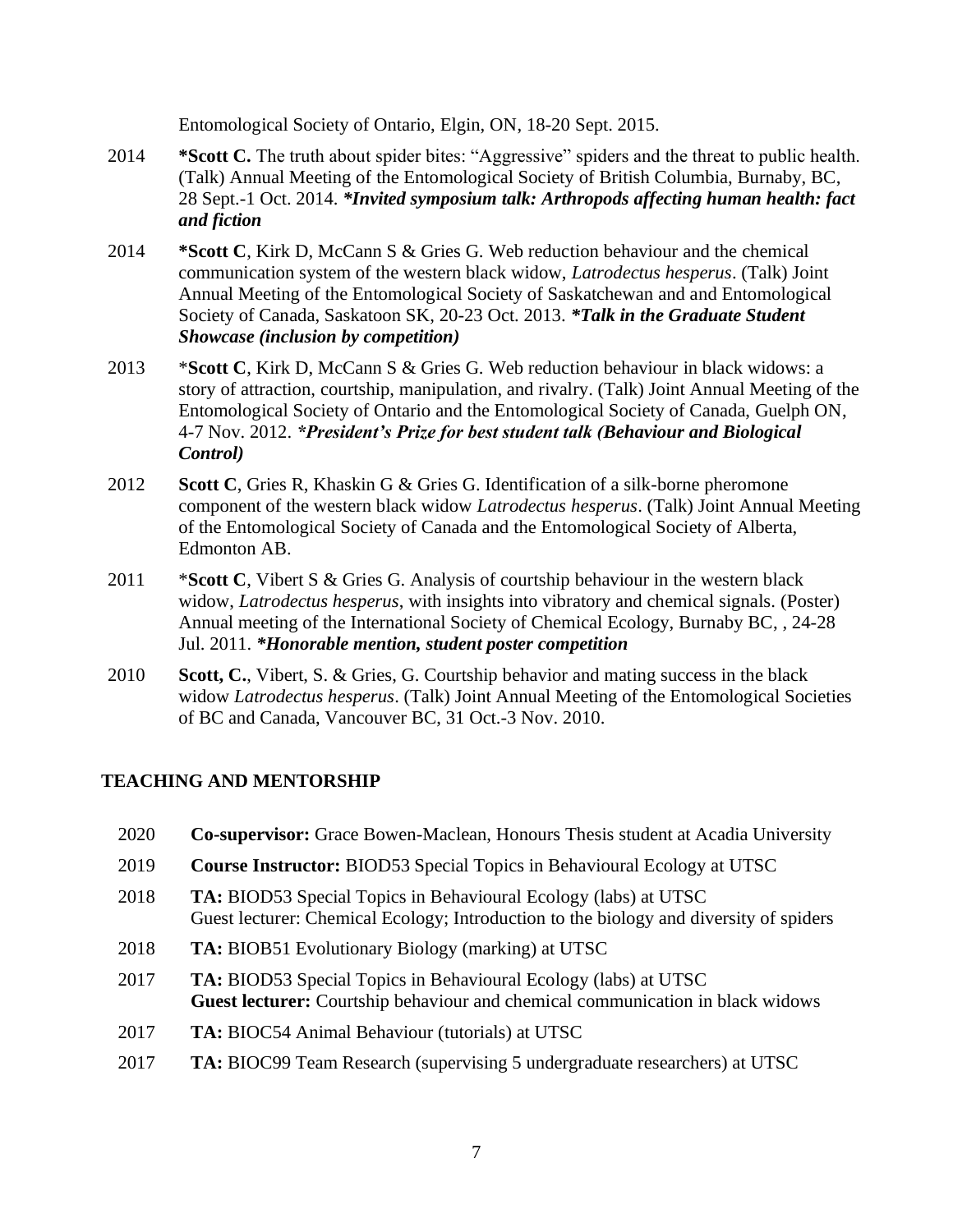- Sumaya Dano, Ajay David, Nimra Javaid, Dilakshan Srikanthan, & Amanda Yee: Effects of cohabiting offspring on fitness of female western black widow spiders (presented a poster at the 2017 Animal Behaviour Meeting & won 2nd prize at the 2017 UTSC Undergraduate Research Poster Forum)
- 2017 **Supervisor:** BIOD98 Directed Research (1 undergraduate researcher) at UTSC
- 2017 **Supervisor:** BIOB98 Supervised Introductory Research (1 undergraduate) at UTSC
- 2016 **TA:** BIOA01 Life on Earth: Unifying Principles (labs) at UTSC
- 2015 **TA:** BISC 102 General Biology (labs and tutorials) at SFU
- 2014 **TA:** BISC 204 Introduction to Ecology (tutorials) at SFU **Guest lecturer:** Ecology of Spiders
- 2013 **Supervisor:** BISC 498 Undergraduate Research Projects at SFU (2 undergraduates)
	- Chloe Gerak: Chemical communication and courtship behaviour in the false widow, *Steatoda grossa* (coauthored paper in Journal of Ethology; won President's Prize for best undergraduate student talk at AGM of the Entomological Society of BC in 2014)
	- Devin Kirk: Chemical communication and web reduction behaviour in the western black widow, *Latrodectus hesperus* (coauthored paper in Animal Behaviour)
- 2013 **TA:** BISC 101 General Biology (labs and tutorials) at SFU
- 2007 **Undergraduate TA:** MATH 121/122 Math Investigations Calculus Program (tutorials and co- course coordinator) at Queen's University
- 2007 **Undergraduate TA:** drop-in Math Help Centre (office hours) at Queen's
- 2006 **Undergraduate TA:** MATH 121/122 Math Investigations (tutorials) at Queen's

#### **SCIENCE COMMUNICATION AND OUTREACH**

Invited public talks:

- 2021 **Scott C.** Eat Prey Love: The Secret Lives of Spiders. North Durham Naturalists Speaker Series, Online, 26 Oct. 2021.
- 2021 **Scott C.** Eat Prey Love: The Secret Lives of Spiders. Woodstock Field Naturalists' Club Speaker Series, Online, 13 Sep. 2021.
- 2021 **Scott C.** The secret lives and superpowers of spiders. Toronto Field Naturalists Lecture Series, Online, 12 Sept. 2021.
- 2019 **Scott C.** Eat Prey Love: The Secret Lives of Spiders. Halton/North Peel Naturalists Club Speaker Series, Glen Williams, ON, 12 Mar. 2019.
- 2018 **Scott C** & McCann S. The truth about black widow spiders. Cumberland Community Forest Society Pub Night & Fundraiser, Cumberland, BC, 19 Oct. 2018.
- 2018 **Scott C.** The Secret Lives of Spiders. Pickering Naturalists' Speaker Series, Pickering, ON, 7 Jun. 2018.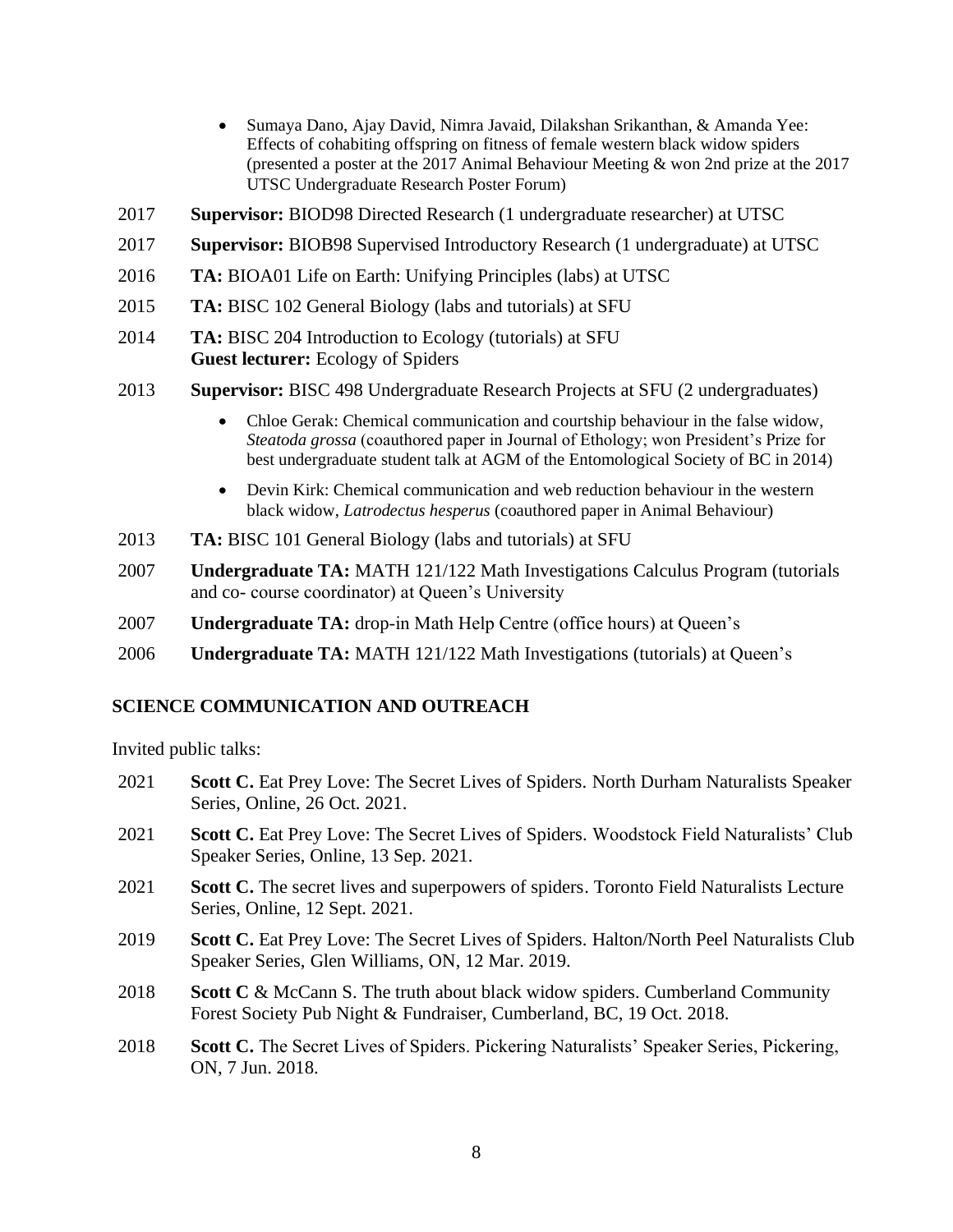- 2018 **Scott C.** Eat Prey Love: The Secret Lives of Spiders. Upper Credit Field Naturalists' Speaker Series, Orangeville, ON, 27 Mar. 2018.
- 2017 **Scott C** & McCann S. The secret lives of spiders in Ontario and beyond. Durham Region Field Naturalists' Lecture Series, Durham, ON, 27 Mar. 2017.
- 2016 **Scott C.** Untangling the web-based communication system of black widow spiders. Sigma Xi Toronto Distinguished Lecture Series, Toronto, ON, 8 Dec. 2016.
- 2016 **Scott C.** Eat Prey Love. The lives of the black widow spiders. Victoria Natural History Society, Victoria, BC, 13 Sept. 2016.
- 2016 **Scott C.** From web-based personal ads to sex under silk sheets: courtship and communication in black widows. Royal Canadian Institute for the Advancement of Science Lecture Series, Toronto, ON, 14 Feb. 2016.

Online writing and social media:

- **Maintain a blog** [\(spiderbytes\)](http://spiderbytes.org/) about spiders for a general audience (with on average 1000 views per day in 2020), where I write about spider biology, diversity, and natural history, and post lay summaries of my research publications. (Nov. 2013 – present)
- **Maintain a personal twitter account** [\(@Cataranea\)](https://twitter.com/Cataranea) with ca. 11,000 followers where I tweet and answer questions about spider biology and engage in spider identification. (Apr.  $2013$  – present)
- **Co-maintain a twitter account** [\(@RecluseOrNot\)](https://twitter.com/RecluseOrNot) with ca. 5000 followers as part of the [Recluse Or Not?](http://spiderbytes.org/recluse-or-not/) outreach campaign in collaboration with Eleanor Spicer Rice, Matt Bertone, and Kali Clark. We identify spiders suspected to be recluses and provide resources about the identification, range, and risks associated with these misunderstood spiders. (Sept. 2017 – present)

Radio interviews and podcasts:

- *Scientific American 60-second Science Podcast,* 1 Aug. 2019. "Male Black Widows Poach Rivals' Approaches" [\(link\)](https://www.scientificamerican.com/podcast/episode/male-black-widows-poach-rivals-approaches/)
- *But Why: A Podcast for Curious Kids,* NPR, 9 Nov. 2018. "Why don't spiders get stuck in their webs?" [\(link\)](http://digital.vpr.net/post/why-dont-spiders-get-stuck-their-webs#stream/0)
- *Science Friday, NPR, 27 Oct. 2017.* "In defense of spiders" [\(link\)](https://www.sciencefriday.com/segments/in-defense-of-spiders/)
- *Science Friday*, NPR, 30 Oct. 2015. "Spider stories that will stick with you" [\(link\)](http://www.sciencefriday.com/segments/spider-stories-thatll-stick-with-you/)
- *What She Said, Sirius Radio, 27 Oct. 2015.* "Spider expert Catherine Scott" [\(link\)](https://soundcloud.com/whatshesaid167/spider-expert-catherine-scott)
- *Scientific American 60-second Science Podcast,* 16 July 2015. "Male black widows strive for mate's monogamy" [\(link\)](http://www.scientificamerican.com/podcast/episode/male-black-widows-strive-for-mate-s-monogamy/)

Other outreach activities:

• Cohost for Science Friday Trivia Night (online), 29 Sept. 2021.